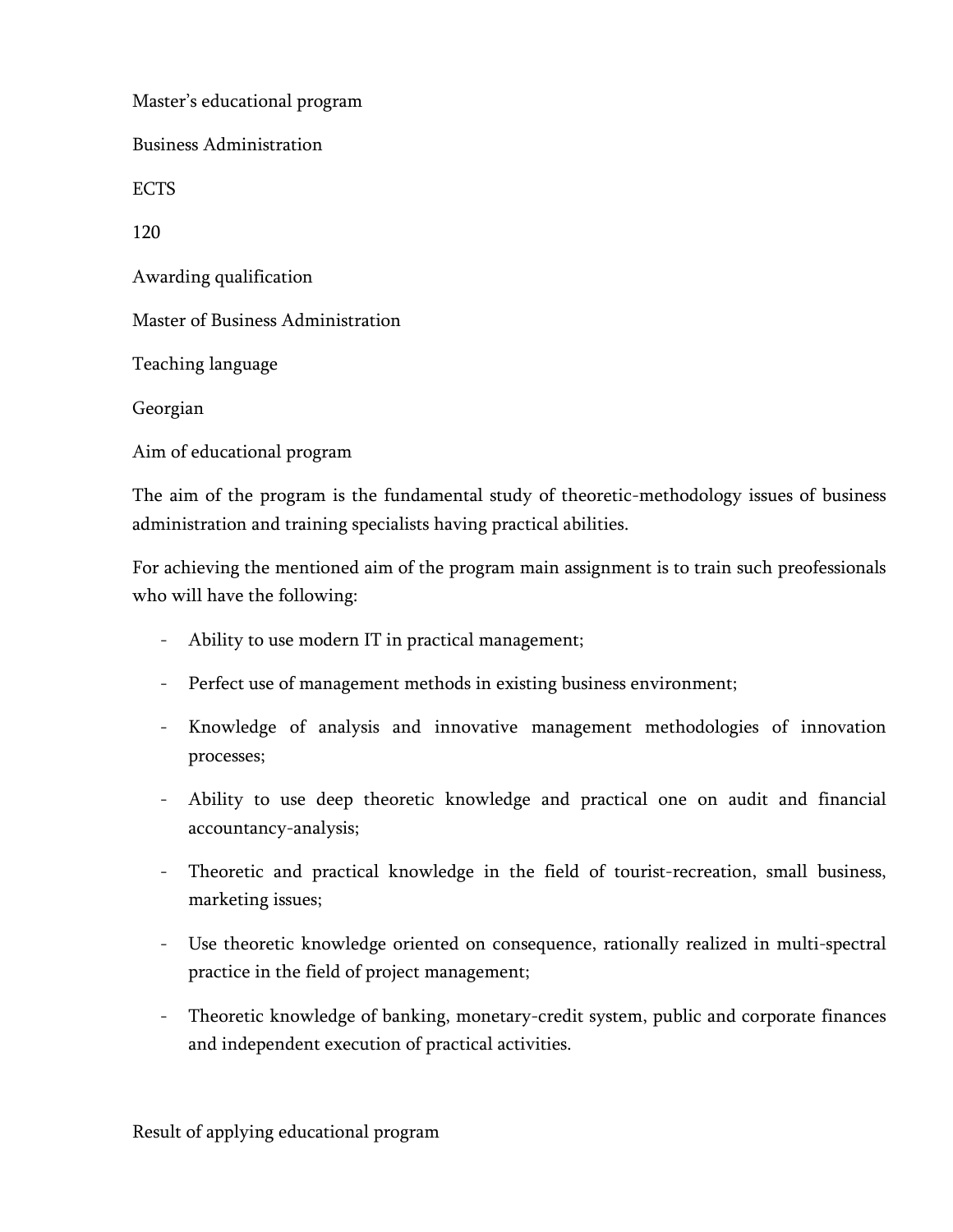Knowledge and acknowledgement:

Has knowledge based on the recent achievements in the field of management, which gives the possibility to develop new, original ideas, realizes the ways of solving separate problems; has also the deep knowledge of specific methods for field and/or subdivision; acknowledgement of specific problems in management, marketing and finances; deep and systemic knowledge of requirements related to the organization of IT infrastructure of bank in the field of bank process management, business communications and IT of business administration, tourism, audit standard procedures (including relevant IT), financial and administration accountancy; newly realized and acknowledged theoretic postulates established in the field of bank process management also in business, tourism, energy, transport, construction – that are the various fields of economy.

Ability to use knowledge in practice:

Operate in new, unforeseen and multi-disciplinary environment; searching for the new, original ways for solving complex problems, including the independent execution of research using recent methods and attitudes; solving complex problems in management; independent execution of business communication, small business, audit attitudes using recent methods and attitudes; on the basis of modern, innovation methods scheduling, successful management and control of tourist-recreation activity, small business, banking processes and so on; ability to effectively use info-telecommunication resources; ability to set the innovation bank assignments and solving the mentioned using bank systems.

Ability to draw conclusion:

Establishment of conclusions determined on the basis of critical analysis of complex and incomplete information (including recent researches); based on recent data make innovation synthesis of information; establishment of general statements and conclusions on the basis of study-generalization of separate processes in the field of bank process management, business communication, small business, tourism, audit reports drawn on the basis of complete and incomplete information critical analysis in the field of management; using electronic schedules setting up the models for taking decisions.

Ability to communicate: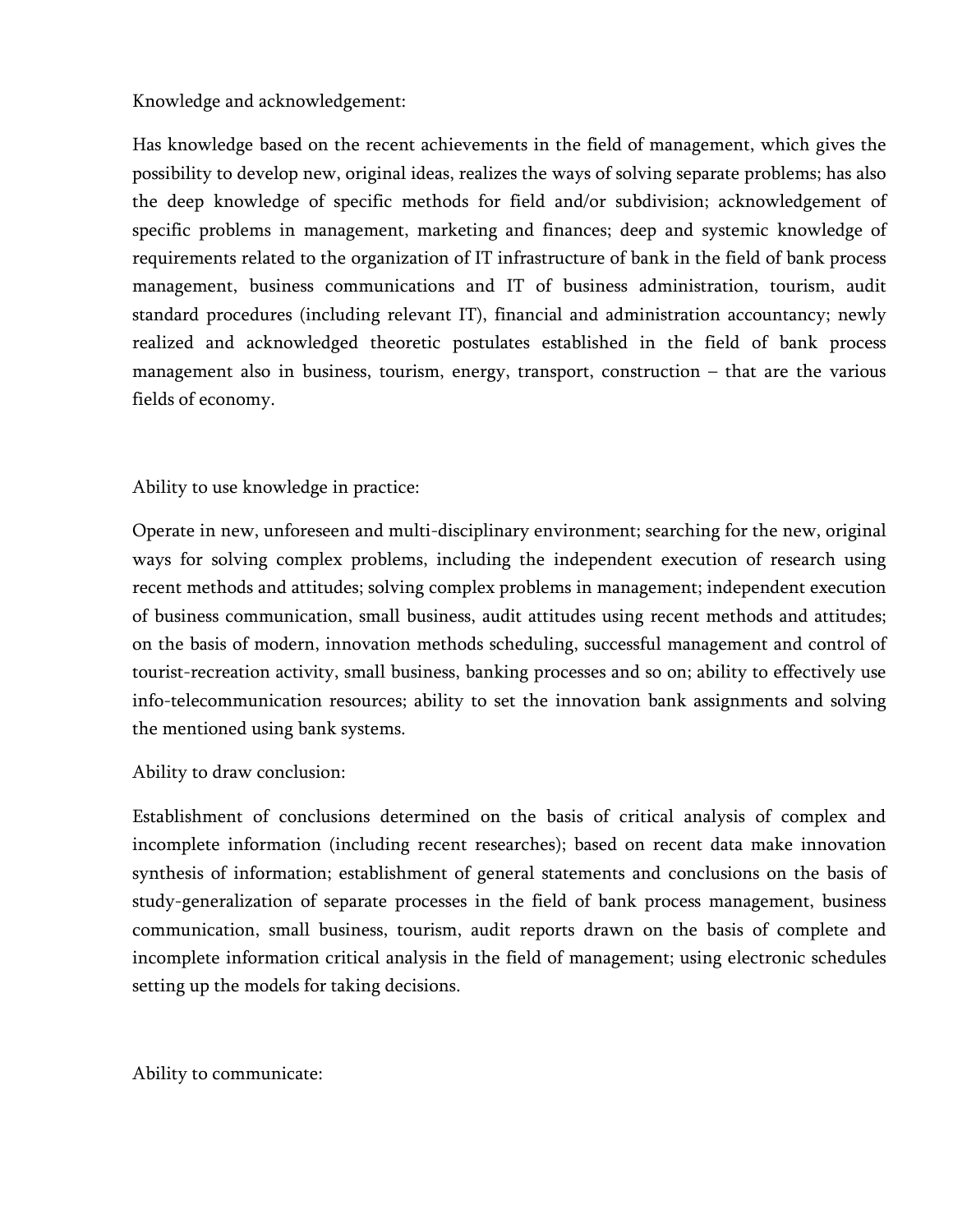Communication of own reports and arguments in relation with academic or professional society in Georgian and foreign languages, considering the achievements of academic standards and information communication technologies; write laconically, comprehensively and following grammar rules; ability to make logic written constructions and of avoiding rather complicated language; preparation of detailed written report about the ways of solving the existing problems and ideas in the field of management, tourism, small business, business communication and bank process administration; preparation of detailed logical organized constructions of finalc report in written form, preparation of project presentations.

## Ability to study:

Independent academic directions, academic process characteristics, high level of strategic acknowledgement; for the purpose of professional knowledge and experience enrichment in the field of management, tourism, small business, business communication, bank process management, determination of own academic trends in the academic or qualification academic environment; acquaintance-study of recent achievements spread through internet and kept at various libraries of the world; is able to make consultation and study of subordinated staff in own professional field.

## Values:

Knowledge of social principles and values; contribution in establishing new values and evaluation of own and others' attitudes towards values; Accentuating attention towards values following the norms acceptable in ethic and moral, professional values. Increase of social responsibility in future specialists in the field of management, professional accountant and audit activity, tourism, small business, business communication, fields of bank process administration; acknowledgement of innovation contribution in business areas, social development and relevant management of projects.

## Rule for evaluation

Evaluation is made under 100 grade system.

Positive evaluation is following:

- $(A)$  excellent 91% of maximum evaluation and more;
- (B) very good 81-90% of maximum evaluation;
- $(C)$  good 71-80% of maximum evaluation;
- (D) satisfactory 61-70% of maximum evaluation;
- $(E)$  Sufficient 51-60% of maximum evaluation.